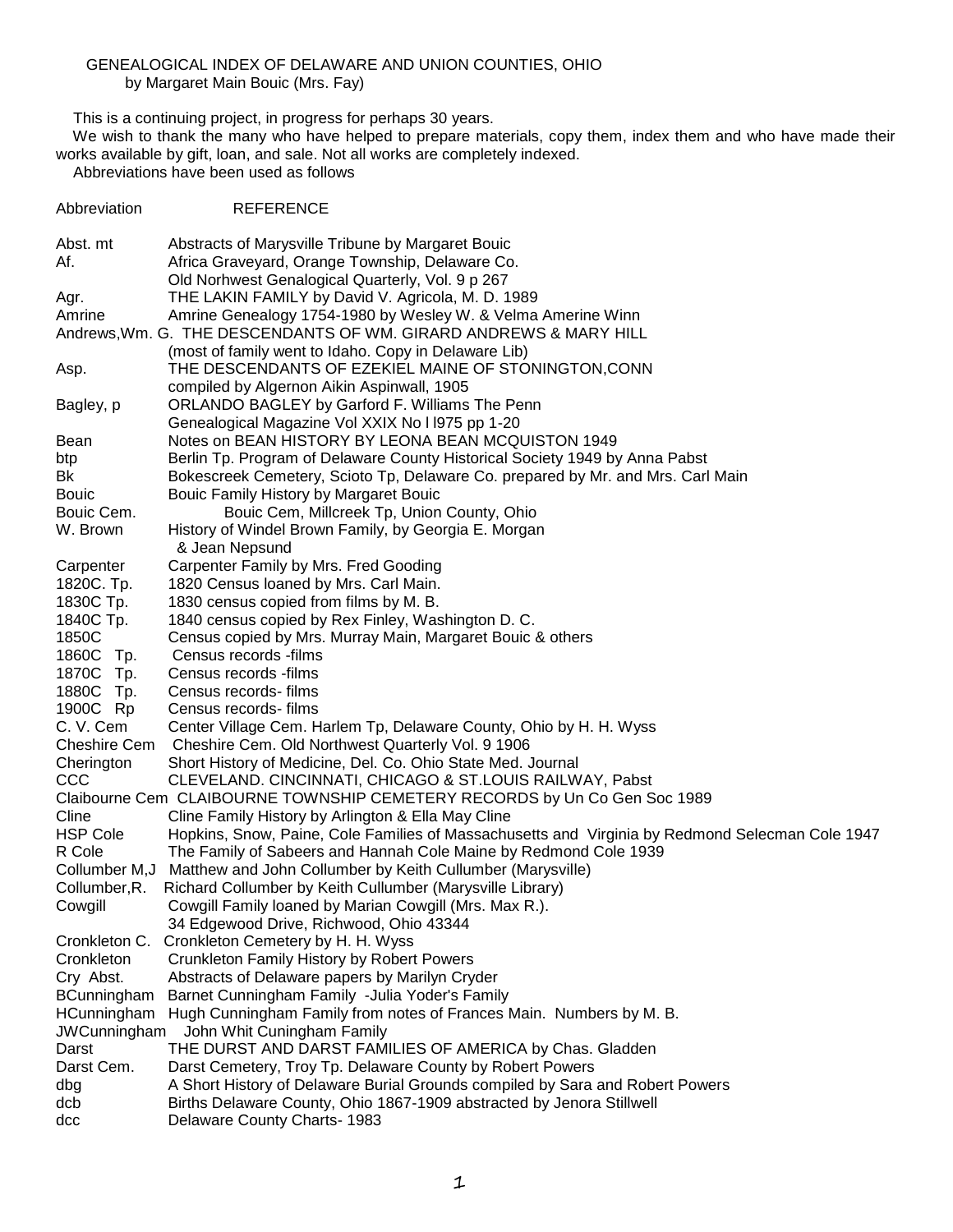| dcga                | DELAWARE COUNTY, OHIO GENEALOGICAL ABSTRACTS by Carol Willsey Bell, 1980 or by Mary<br>Reed                                             |
|---------------------|-----------------------------------------------------------------------------------------------------------------------------------------|
| dcm                 | D. A. R. Records of early Delaware County Marriages<br>Later records from Probate Court Records                                         |
| dcq: initials       | Delaware County Questionnaires received and compiled by M. Bouic. 1958                                                                  |
| dcw, Bk             | Delaware County Wills synopsis & index compiled byMrs. Murray Main Book I, 2, 3<br>Book 4 by George Cryder                              |
|                     | 1915 Delaware Directory of Delaware County- by Farm Journal 1915-1920, loaned by Erma Fish                                              |
| delge               | The Delaware Genealogist- newsletter of the                                                                                             |
|                     | Delaware County, Ohio Genealogical Society; Vol I 1985                                                                                  |
| dg                  | Delaware Gazette, published Delaware, Ohio                                                                                              |
| dcd year            | Robinson's Directory, Delaware County                                                                                                   |
| 1880 dch            | HISTORY OF DELAWARE COUNTY, OHIO, O. L. Baskin, Chicago                                                                                 |
| 1908 dch            | HISTORY OF DELAWARE COUNTY OHIO, A. R. Lytle, Delaware 1908                                                                             |
| 1976 dch            | DELAWARE COUNTY THEN AND NOW, Ray E. Buckingham 1976                                                                                    |
| Dem, Stand          | Democratic Standard, published Delaware, Ohio                                                                                           |
| Dem Herald          | Democratic Herald, published Delaware, Ohio                                                                                             |
| D. J.               | DARBY-JEROME TOWNSHIPS CEMETERY RECORDS, Union County Genealogical Society                                                              |
| djh                 | Delaware Journal Herald, published Delawre, Ohio                                                                                        |
| djlm                | Dover- Jackson- Leesburg- Millcreek Townships Cemetery                                                                                  |
|                     | Records Union County Chapter, Ohio Genealogical Society                                                                                 |
| dpc                 | The Presbyterian Church of Delawre, Ohio. W. Roy Diem 1960                                                                              |
| dumch               | MEMORIAL RECORD OF THE COUNTIES OF DELAWARE, UNION AND MORROW, Lewis Publishing                                                         |
|                     | Co. Chicago 1895                                                                                                                        |
| <b>D&amp;C</b>      | DUNLAP & COWLES By Marjorie Larrison                                                                                                    |
| Ev                  | Eversole Cemetery, Concord Tp, Delaware County, O prepared by Clara Loveless Edelblute                                                  |
| F                   | Fairview Cemetery, Scioto T. Delaware County, O. prepared by Mr. and Mrs. Carl Main                                                     |
| Fancher Cem         | Fancher Cemetery, Delaware County                                                                                                       |
| F. Mem.             | Fairview Memorial Cem south of Delaware, Ohio                                                                                           |
| Fisher              | <b>Fisher-Hopkins Families</b>                                                                                                          |
| 49ers<br>ffd        | The Gallant 49ers by Jerome Boynton<br>First Families of Delaware, Ohio by Charles W. Denison                                           |
| Foreman             | Notes on Prouty-Foreman Families from Mrs. C. A. Reynolds                                                                               |
| <b>Forest Grove</b> | Forest Grove Cemetery, Plain City, Ohio                                                                                                 |
| Fow                 | HISTORY OF MEDICINE AND BIOGRAPHICAL SKETCHES OF THE<br>PHYSICIANS OF DELAWARE                                                          |
|                     | COUNTY, DR. SILAS FOWLER, 1910                                                                                                          |
| Freshwater          | Freshwater Families by Clara Edelblute, Ralph Freshwater and Harold Freshwater                                                          |
| Gabriel             | William Gabriel and Descendants, by Christina Johnson                                                                                   |
| Gavitt              | Gavitt Cem. Oxford Tp. Delaware County, George N. Thurston                                                                              |
| Genther             | TAYLOR, HAGER, AND RELATED FAMILIES by Clara Sesler Genther 1984                                                                        |
| Giffen              | Family History of Descendants of Robert Giffen and Mary Bane Giffen by J. W. Giffen I927. Numbers by                                    |
|                     | M. Bouic                                                                                                                                |
| Glendale            | Glendale Cemetery, Cardington, Ohio                                                                                                     |
| Graham              | History of the Family of George Graham, Margaret Bouic                                                                                  |
| gr reg              | Cemetery records of soldiers, card file, Recorder's office Union County Court House                                                     |
| hadc                | HISTORICAL ATLAS OF DELAWARE COUNTY, Anna Pabst                                                                                         |
| Hanover             | Hanover Cemetery, Harlem Tp. Delaware County, Hal Wyss                                                                                  |
| H                   | Hill Cem. Concord Tp. Delaware County, Clara Edelblute                                                                                  |
| hjt<br>hmp          | HISTORY OF JEROME TOWNSHIP, UNION COUNTY, W. L. Curry<br>HISTORY OF MARION PRESBYTERY by A. C. Crist 1908 indexed by Mrs. Zenetta Selby |
| Hopewell            | Hopewell Cem. Leesburg Tp from Union County Records by Charles W. Wagner                                                                |
| Hoskins             | Record of Hoskins Family by Mr. and Mrs. Curtis Hoskins                                                                                 |
| Howers              | More Howers by Charles Hower and Agnes Hower Wells 1979                                                                                 |
| Howison             | Notes from AN ACCOUNT OF THE DESCENDANTS OF JOHN HOWISON by Claude E. Laws, M.                                                          |
|                     | D.CLAUDE E. LAWS, M. D. Arkansas numbered by M. B.                                                                                      |
| Hutchisson          | The Hutchisson Family by Elmer Hutchisson, California                                                                                   |
| jbt                 | The John Baker Tavern by Mary Redman Swickheimer                                                                                        |
| Lackey              | Lackey Family in Ohio by Mrs. Ethel L. Plunkett                                                                                         |
| Lewis Cem           | Lewis Cemetery, Trenton Tp, Delaware County, H. H. Wyss                                                                                 |
| Ipr                 | Records of Post Office at Delaware by Thomas Graham                                                                                     |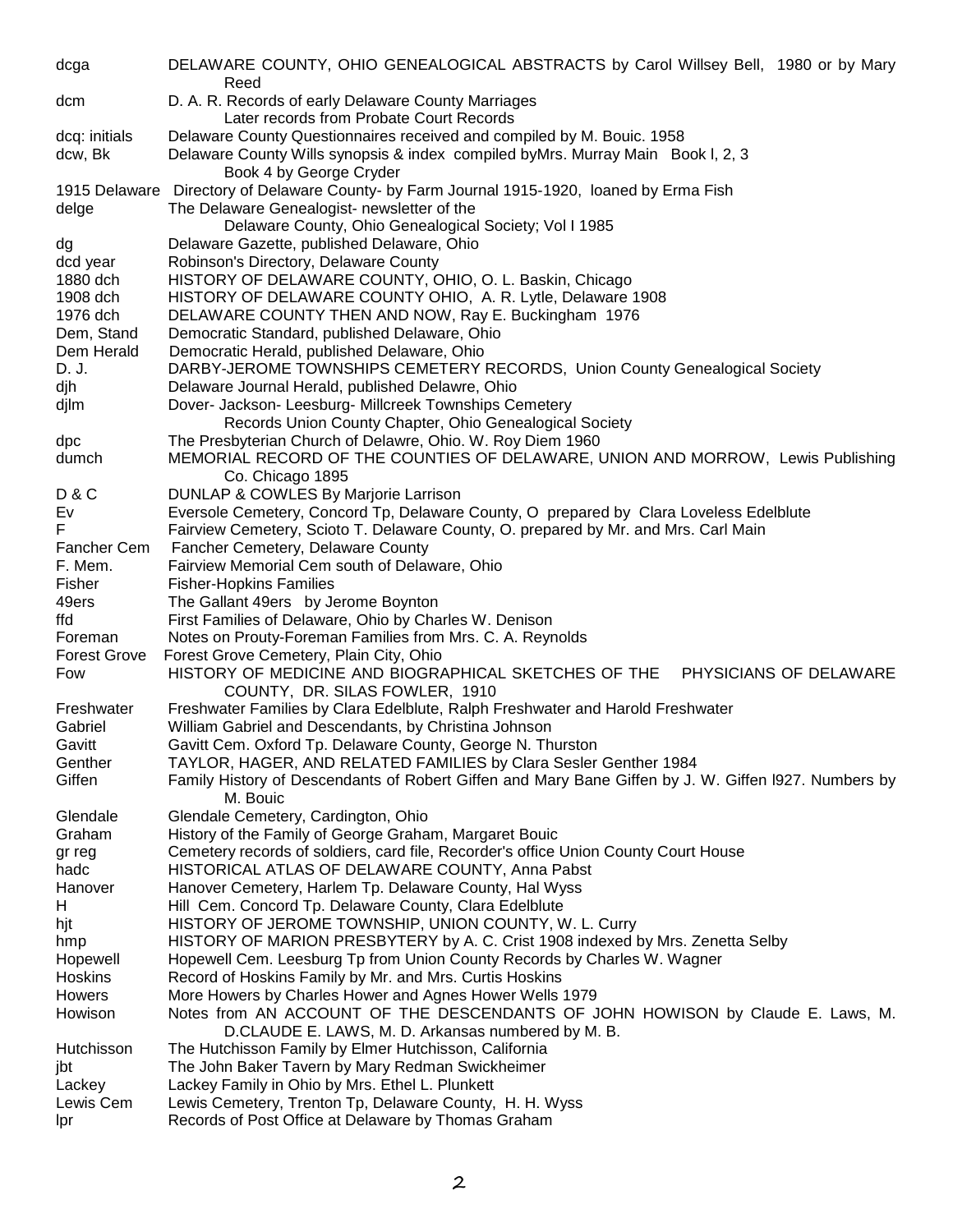lptw Liberty-Paris-Taylor-Washington Townships Cemetery Records by Union County Chapter, Ohio Genealogical Society 1986 Loveless Loveless-Lovelace Family by Clara Loveless Edelblute McKitrick The MCKITRICKS AND ROOTS OF ULSTER SCOTS by Fred McKitrick l979 Macklin MECHLING, NECKLIN, MACKLIN 1728-1985 Vol II by Dorothy Hallarn Mercy Main Gaz Main Newsletter by Nancy Porter Childress Main Tree The Main Tree by Nancy Porter Childress 1989 Main Tree II The Main Tree II by Nancy Porter Childress Maple Grove Maple Grove Cem near Magnetic Springs, Union County, O. Marysville Marysville 1819-1969 by Willella Shearer Kennedy Maugans Anc. ANCESTORS OF FAY E. MAUGANS ANC LETA LOVE MAUGANS by Fay and Leta Maugans, Gateway Press Md. Miami Quart. Miami Valley Genealogical Quarterly- Vol. 6 No. 1, Summer l976 Monnett Mary Monnett by Pauline Brittain Johnson M J Rev. Maurice M. Jones of Radnor Congregational Church by his son Samuel C. Jones Milligan History & Family Tree Milligan-Russell Families of Thompson tp. Delaware County by Patricia Goodman **Summers** Mlb Marlborough Cem. Troy Tp. Delaware County, copied by Mr. and Mrs. Carl Main mlib newspaper items stored in Marysville Public library morch HISTORY OF MORROW COUNTY, OHIO Baskin 1880 Mos. Sc Tp. History of Scioto Tp & Ostrander, Loren Moseley MR-DAR Military Records, Hannah Dustin Chapter, DAR mt Marysville Tribune. published Marysville, Ohio mr-abst Marysville Tribune abstracts by Margaret Bouic Mt. Herman Mt. Herman Cem from Cem. records of Union co. by C. Wagner NM New Millcreek (Baptist) Cem Scioto Tp. Delaware County by Mrs. and Mrs. Carl Main New Calif. New California Cem, Union County Cemetery Records by Charles Wagner or see D J Cem. Nash NASHES OF IRELAND by Anna Pabst, l963 N. Carpenter Nathan Carpenter Genealogy by Allison E. Goodrich Neilson The Neilson Family from l756 by G. D. Neilson Newhouse NEWHOUSE FAMILY HISTORY 1740-1915 by John R. Newhouse Newhouse Rev. NEWHOUSE FAMILY HISTORY, revised l967 by Pauline Newhouse and Margaret Bouic Oakdale Cem. Oakdale Cemetery, Marysville, Ohio- Vol I and II, by Union County Genealogical Society, 1984 and some sexton records Oak Grove Oak Grove Cemetery, Delaware, Ohio obit, mlib Obituaries from obituary files, Marysville Library Kilb Cem Old Kilbourne Cem, Brown Tp. Del. Co by Frances Main O H **OUR HERITAGE-Little Stories of Union County by W. Kennedy** OM Old Millcreek Cem- Concord Tp. by Mr. & Mrs. Carl Main opc Ostrander Presbyterian Church & Its Members, M. Bouic O Oller Cemetery, Concord Tp. Delaware County, Carl Mains onwq OLD NORTHWEST QUARTERLY OSSM Ohio Soldiers, Sailors & Marines, WWI 1917-1918 Ostrander Ostrander History by Frank Coe see Hist. of Scioto Tp. Pabst 0-8 9 volumes by Mrs. Walter Pabst-see Synopsis in Table of Contents following these pages Pabst Pion I, II Some Records of Pioneers of Delawre County, Anna Pabst Peoria Cem. Peoria Cem, also known as Union Christian Church Cemetery from Cemetery records by Charles Wagner Phillips HISTORY OF RICHARD & FRANCINA (Hart) PHILLIPS AND THEIR DESCENDANTS BY HENRY HALKENBRACHT or revision of above by Bernice Burkard numbers by M.B. Pounds Includes A Brief History of the Family of Isaac Pounds and Mary Frazier Pounds by Mattie Pounds pmc History of Powell Methodist Church by May E. Duffy Poe The Story of Adam Poe by Thomas Graham 1952 Potter **Includes notes of GENEALOGIES OF THE POTTER FAMILIES AND THEIR DESCENDANTS IN** AMERICA by Charles E. Potter l888 Godfrey Memorial Genalogical Lib., Meriden, Connecticut Powers MY MATERNAL ANCESTORS by Robert Powers Powers Pat. MY PATERNAL ANDESTORS by Robert Powers 1967 Powell TOMBSTONE INSCRIPTIONS AND OTHER RECORDS OF DELAWARE COUNTY,Ohio by Esther Weygandt Powell 1972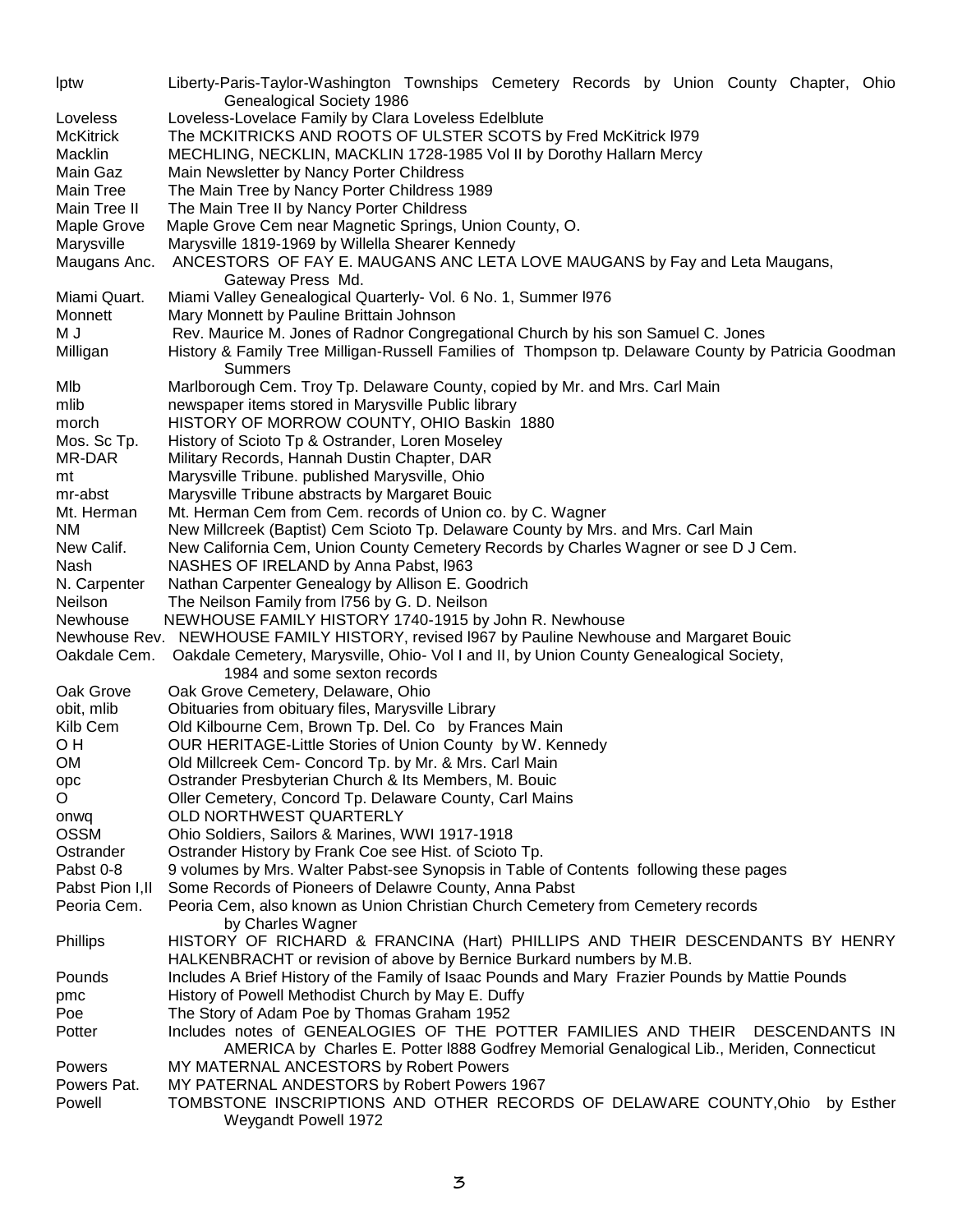| Rausch                 | RAUSCH FAMILY HISTORY, 3 volumes, loaned by Mr. and Mrs. Luther Rausch, numbers by M. B.;                                                         |
|------------------------|---------------------------------------------------------------------------------------------------------------------------------------------------|
|                        | Vol 4 by D. Rausch                                                                                                                                |
| rec                    | Recollections of Pioneer Life in the Western Part of Delaware County by W. P. Crawford,                                                           |
|                        | from DemocraticHerald, 1888, included in History of Scioto Township by M. Bouic                                                                   |
| rcc                    | History of Radnor Congregational Church by Rev. Powell Reed Abstracts                                                                             |
| Reed                   | Abstracts of early Delaware Newspapers by Mary Reed                                                                                               |
| rtc                    | Record of Troedrhiwdalar Church, Radnor by Mrs. George Pugh                                                                                       |
| rs                     | Some Revolutionary Soldiers buried in Delaware County, by Frances Main                                                                            |
| Sand                   | Sandusky Street Fifty Years Ago by Robert B. Powers                                                                                               |
| <b>Sbc</b>             | Springdale Baptist Church I868-1968 by Clarice Philo                                                                                              |
| Schultz                | The Name and Family of Schultz by Arlington Cline                                                                                                 |
| Scott<br><b>Sheets</b> | Clark Scott and His Descendants by Roy D. Scott                                                                                                   |
|                        | The Sheets Family of Delaware County by Glenn Clay                                                                                                |
| Shipps<br>St. Paul     | The Cornelius Samuel Frazier & Ella Amoretta Palmer Family by Blanche Frazier Shipps<br>God's Family at St. Paul Lutheran Church, Chuckery        |
| Strong                 |                                                                                                                                                   |
| Sunbury                | Strong and Andrus Families by Mary Johnson McKinnie<br>Early Sunbury-Letters of H. P. Miller from Miller Purvis or SUNBURY'S PART IN OHIO HISTORY |
|                        | by Esther McCormick                                                                                                                               |
|                        | Troy chapel Methodist Church by Carl and Florence Main                                                                                            |
| tcmc<br>Thomas         | Thomas Cemetery, Concord Tp., Delaware County by Clara Edelblute                                                                                  |
| Thompson               | Edward Ridgley Thompson and Eliza Enlow, his Wife by Florence Whittlesey                                                                          |
| Thompson               | James Thompson Family- information from C. J. Emmons, Bernice Thompson and others                                                                 |
| Thurston               | Lineage of Daniel Greene Thurston by George N. Thurston                                                                                           |
| 1877 uca               | Union County, Ohio Atlas 1877 by A. S. Mowry                                                                                                      |
| ucc                    | <b>Union County Ancestor Charts</b>                                                                                                               |
| uccp                   | Union County, Ohio, Common Pleas Court Records 1820-1850 by Margaret Bouic                                                                        |
| ucd                    | Robinson's Directory of Union County                                                                                                              |
| 1883 uch               | HISTORY OF UNION COUNTY Beers 1883                                                                                                                |
| 1915 uch               | HISTORY OF UNION COUNTY, OHIO BY W. L. Curry, Bowen & Co                                                                                          |
| 1985 uch               | FAMILY HERITAGE, UNION COUNTY, Ohio 1985                                                                                                          |
| unec                   | Union Echoes- Newsletter of Union Co. Genealogical Soc. Vol I begins 1981                                                                         |
| ucm                    | Early Marriage Bonds of Ohio by DAR, Hannah Dustin Chapter 1820-1865. Later records from                                                          |
|                        | Probate Records, Union Co.                                                                                                                        |
| $umc-O$                | United Methodist Church and Ostrander by Christina Gabriel Johnson-1976                                                                           |
| Un-Al                  | Union-Allen Townships Cemetery Records Un.Co Gen. Society                                                                                         |
| uninf                  | Residents of Union County, Ohio, Infirmary 1867-1961 compiled & indexed by Ruth Bigelow Stewart                                                   |
| unvmec                 | Unionville Center United Methodist Church 1820-1970 written for Centennial Committee                                                              |
|                        | by S. Winifred Smith                                                                                                                              |
| Waldron                | Waldron Family by Miss Myrtle Waldron                                                                                                             |
| <b>Walnut Grove</b>    | Walnut Grove Cemetery, North Lewisburg, Ohio                                                                                                      |
| <b>Warren-Swick</b>    | The Family of Thomas Warren II and Margaret Milner Warren by Mary Rodman Swickheimer                                                              |
| Williams               | Williams History by Mrs. George Pugh                                                                                                              |
| 1869 wsc               | Directory of William Street Methodist Church, Delaware, O. copied by Florence Dunlap Main                                                         |
| wsc Grah               | An Historical Sketch of the William Street Methodist Church Delaware, Ohio by Thomas Graham                                                       |
| Weiser                 | THE WEISER FAMILY by Weiser Family Association 1960                                                                                               |
| W                      | Watkins Cemetery, Millcreek Tp., Union County, Ohio, copied by M. Bouic                                                                           |
| Weaver                 | The Family of Jacob Weaver by Margaret Bouic                                                                                                      |
| Whipple                | The Name and Family of Whipple by Nan Whipple Breece                                                                                              |
| White                  | HISTORY OF THE DESCENDANTS OF FISHER WHITE by Converse, White, Fuller, Humes                                                                      |
| York Cem               | York Township Cemetery Records, Union County Chapter Ohio Genealogical Society                                                                    |
| Zimmerman              | The Family of Henry Zimmerman by Leo Garman 1985 copy loaned by Ed Owen                                                                           |
| (family name)          | information on that family from files of Margaret Bouic- Eight Pabst Volumes are indexed with the following<br>contents:                          |
| Pabst 0                | Probate Court Records, Delaware County, Ohio Letter A-C                                                                                           |
| Pabst 1                | Page 1 Revolutionary War Soldiers                                                                                                                 |
| $\overline{2}$         | 1825 Auditor's Duplicate, Berlin Township                                                                                                         |
| $5 - 11$               | Deeds of Delaware County, Ohio Volume I                                                                                                           |
| $12 - 16$              | Asa Scott Family of Berlin Township                                                                                                               |
| $17 - 19$              | History of Lewis Family by Emma Lewis Ryant                                                                                                       |
| 20-22                  | Lewis Family Records by C. Ross Bloomquist                                                                                                        |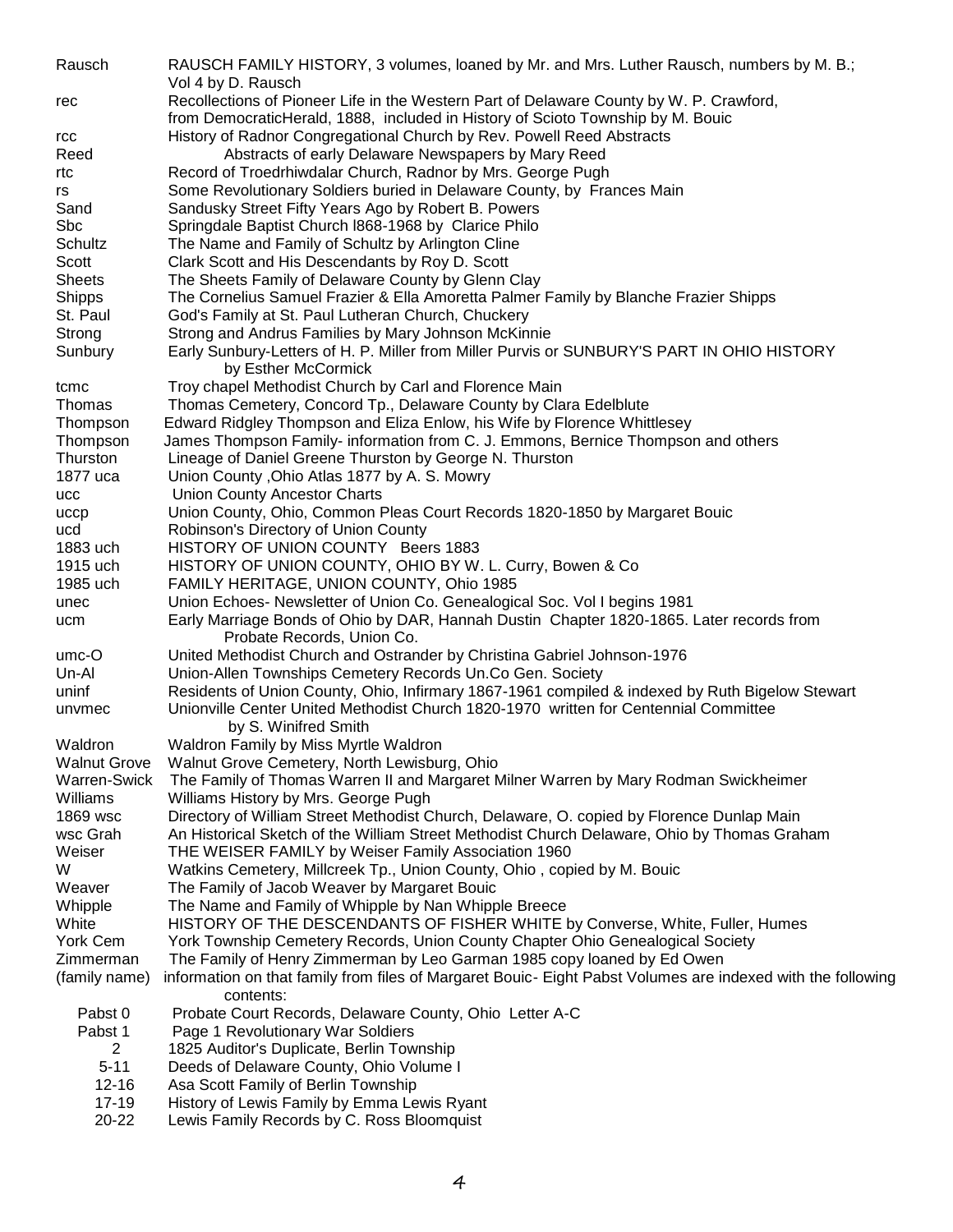- 23-29 Early Newspaper Records 30 History of Flagg Family of Berlin Township 31-32 The Dunham Family 33-37 The Emerson Family 38-40 Bible Records of Rev. John W. Thompson & Jagger Families 41 1850 Census Berlin Township 42-49 1830 Census Berlin Township 50 Berlin Township Plats Cheshire Plats<br>51-52 The C. C. & C. R. R. 17 Sawmills The C. C. & C. R. R. 17 Sawmills 52 The Lyman & Sarah Ann Hotchkiss Daybook 53-55 George Gregory's Diaries 56 Fairs in Delaware County in Early Period 57-66 Session Records, South Berlin 67-71 Care of Sacramental Lines by Mrs. James C. Fyant 72 Church Register of Presbyterian Church of West Berlin, O 72-75 Record Books of Jacob S. Osborn, Tank Town 76 Family Bible Record- Henry Osborn Family 77 Dr. Perry Woodruff Willey 78 Sweeney Family Records 78 Statements of Lewis Family by C. Ross Bloomquist Pabst 2 page 2-15 The Rutherford B. Hayes Birthplace, Delaware, Ohio 16-42 Session Records of Kingston-Old Blue Presbyterian Church 42-43 Lawyers, Delaware County 1830-1940 43-45 Physicians, Delaware County, 1830-1840 46-49 Horr, Allen and Related Families 49-51 The Solomon Smith Family 51 "Wade" Lands in Delaware County, Ohio 53-65 Berlin Township District Schools 65-70 George Gregory's Diaries 71 Postmaster's Commission of Charles Webster Smith 71-77 New York Central Railroad of William Henry Nash 78-110 'Zion's Kirche"- Lutheran Churches 110-112 History of Perfect Family 112-113 Edmon Russell Pabst 3 Records of Old Stone Presbyterian Church 1836-1876 Thomas & Sarah Stevenson Bible Records Berlin \* Berkshire Tp students at O.W.U. 1844-1845 Record of Marriages Solemnized by Rev. John W. Thompson Daybook & Journal of Daily Entries by John W. Thompson<br>Pabst 4 Frank Bartlett Willis Meets the Press Frank Bartlett Willis Meets the Press Pabst 5 1820 Census, Delaware County, Ohio Sessional Records First Presbyterian Church of Trenton, Del. C Pabst 6 page 1-4 A Half Century in Berlin by Rev. John W. Thompson 5 1820 Census, Delaware County, Ohio 6-7 John Roloson & Wife Deed to Levi Roloson 7-10 Record of Marriages Solemnized by Rev. John W. Thompson 10-15 Daybook & Journal of Rev. John W. Thompson Pabst 6 page 15-16 History of Berlin Church 16-20 Galena, Her Past & Present History- Westerville Review 20 Rome Fair, Delaware Gazette 21-22 Letters of Lusina Sargent 23 Rome School F. A. Carpenter 24-25 Family Record of Nathan Dustin 26-78 Ledgers of Nathan Dustin 78-80 Cemetery Lot Owners in Galena, Berkshire & Sunbury 81-95 Family Record of J. Arnold 95-106 The Carpenter Family Record 107-108 1809 Sample School Committee Constitution 109 1815 Letter of Capt. James Carpenter
	- 110 1840 Subscriber's School Agreement